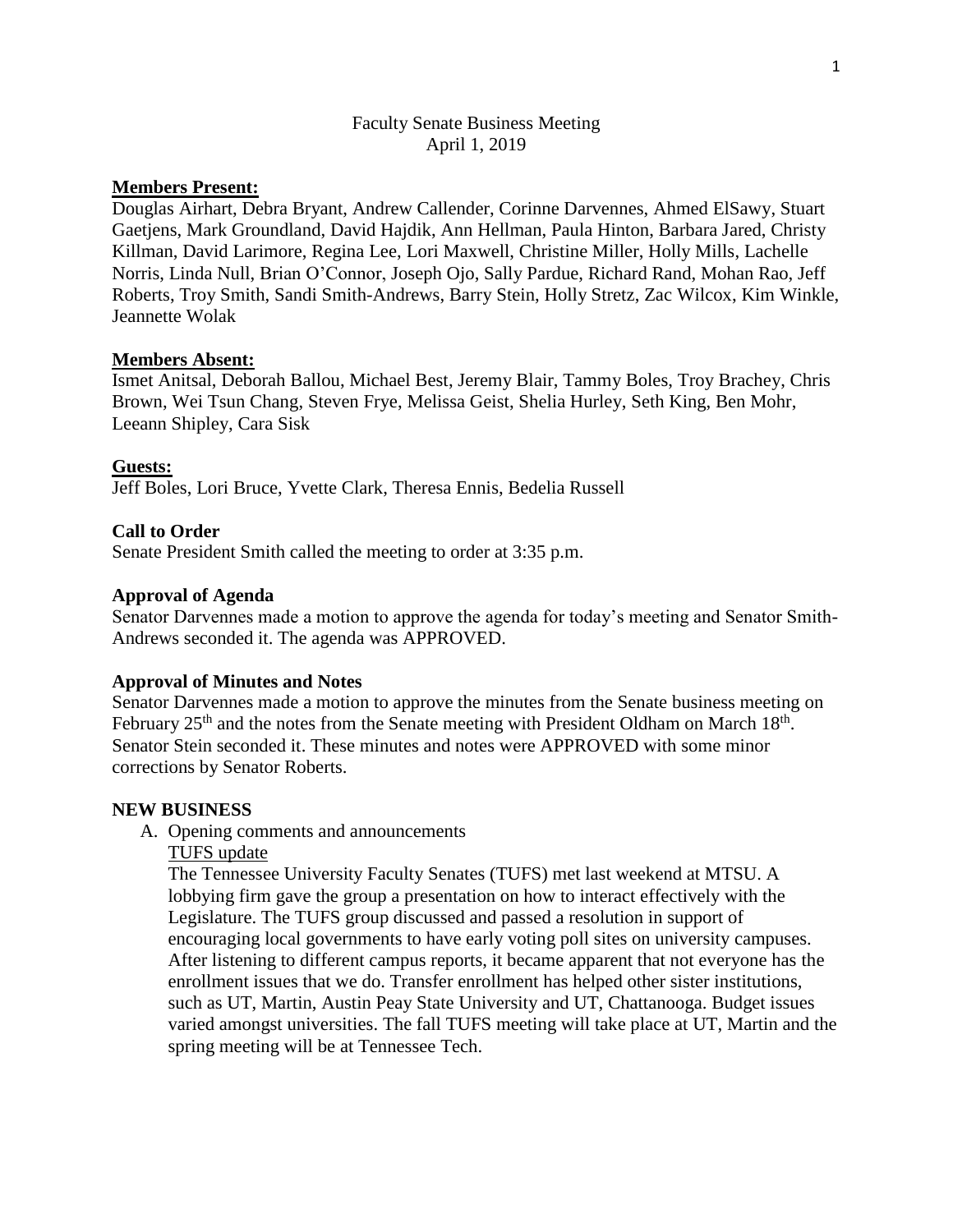#### Policy 207 (Tenured Faculty)

This policy will go before the Administrative Council on Wednesday. Senator Roberts asked for feedback as soon as possible. The main concern stemmed from section VIII. B. 6. regarding removing a tenured faculty member for adequate cause and, more specifically, with the wording "Incompetence or dishonesty in teaching, or research misconduct." "Incompetence," Faculty Senators felt, is far too abstract a term and should be clearly defined. IDEA evaluations should not be the only measure of incompetence in teaching. Furthermore, Faculty Senators expressed concern at the sole role of HR and the Provost's office to investigate and decide the outcomes of these cases. Faculty input should occur in this process. Senator Roberts indicated that the wording of "incompetence" is State law and is therefore necessary in the policy. Faculty Senators found a State Statute, Title 49, chapter 5, but it refers to teachers and local School Boards. Subsequently, Senator Hajdik found the State policy here: <https://law.justia.com/codes/tennessee/2017/title-49/chapter-8/part-3/> The committee working on Policy 207 would like an "incompetence" judgment to go through a FIA / FDP process as described in the policy. Faculty Senators also noted that the mention of research misconduct and the process outlined in policy 207 does not match the research misconduct policy at Tennessee Tech. Finally, a Faculty Senator noted that there are two sections in the policy that deal with teaching: in the faculty improvement area (section VII) and in the incompetency statement (section VIII). These processes dealing with concerns with teaching are different. A suggestion was made to include a statement in section VII like "If a faculty member fails to follow through on a Faculty Development Plan, then this person will be deemed incompetent."

#### B. E-mail Communication

A discussion ensued on the appropriateness of conducting faculty senate business by email. Sensitive matters may become public. Furthermore, not every Senator reads the sheer volume of e-mails immediately or just skims them. Ultimately, most Faculty Senators did not see an issue with an occasional e-mail that held pressing faculty senate business.

### C. Promotion Pay

Once again, the Faculty Senate discussed the 2.5% State mandated pay raises and how Tennessee Tech took out promotion pay from these monies. This did not happen at other TN universities. Senator O'Connor asked the faculty senate to recommend that the promotion money should come not from the general fund, but rather from the funds for rewarding faculty merit. He moved as follows: "The Faculty Senate requests that in the future money for promotion pay increases come from the funds earmarked for rewarding faculty merit." Senator XXXX seconded the motion. Senator Larimore reminded Faculty Senators that the general funds pool and the merit pay pool are not intended to pay for faculty promotions. Both of these pools have different purposes. The merit pay pool is for one-time bonuses and will be emptied if recurring promotion pay is taken from it. Provost Bruce noted the lack of a budget specifically for promotions and the dependence on the State budget to fund them. She conducted an analysis that projected the money necessary to fund promotions for the next five years and encouraged Dr. Stinson to build this new line into the budget. Faculty Senators appreciated her work in this area. After further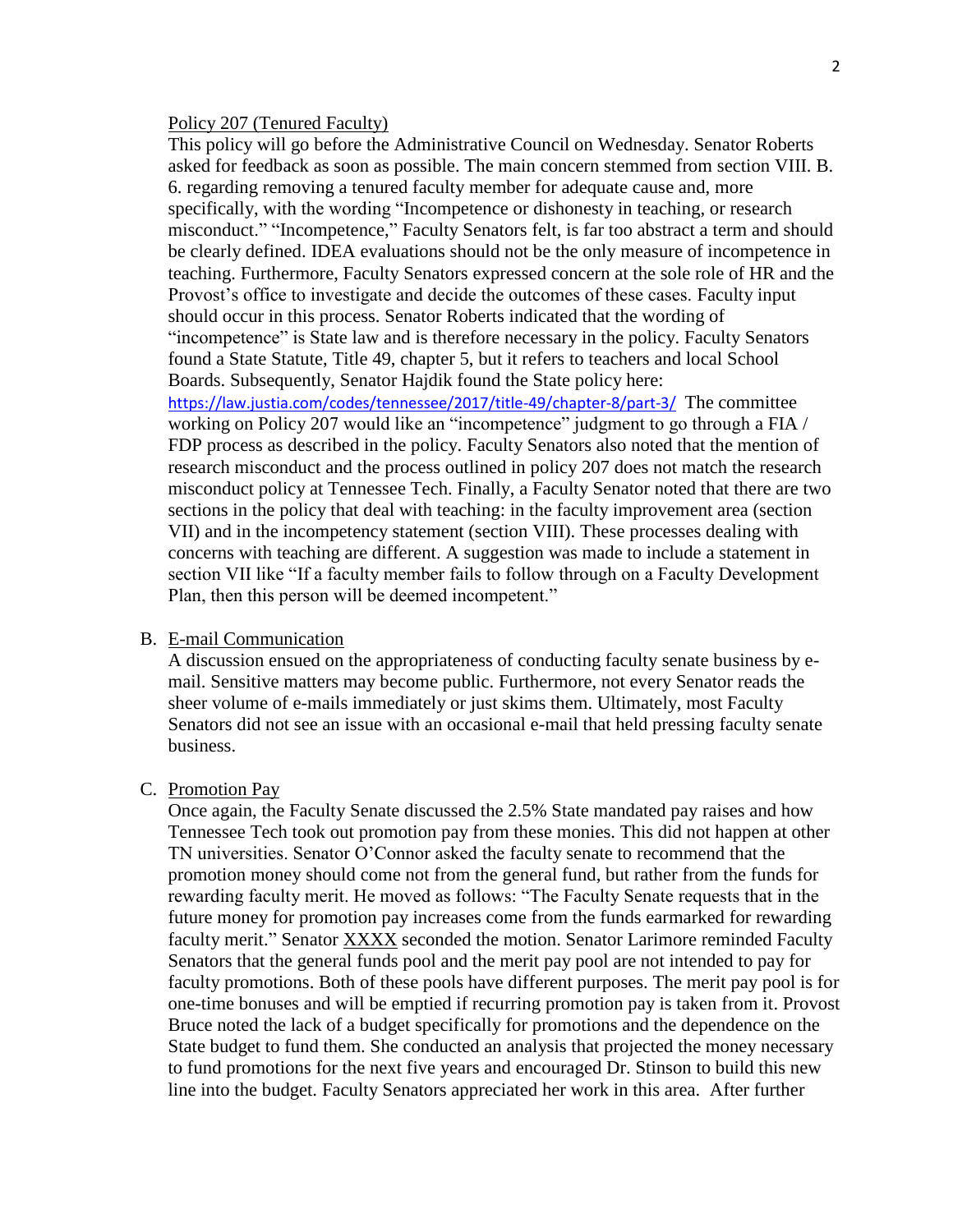discussion, Faculty Senators expressed their support of the Provost's idea to work faculty promotion pay into the university budget. Senator O'Connor re-worded his previous motion as follows: "The Faculty Senate requests that, starting in fiscal year 2019-2020, the money for faculty promotion pay increases come from funds specifically earmarked for that purpose and not from the general faculty raise pool." This resolution was APPROVED.

## D. Various Initiatives by the Provost

1. CITL, Comprehensive Professional Development

Provost Bruce shared her vision to elevate and broaden the current CITL; something like a Center for Professional Development for Faculty. Several key components to it include teaching and learning, scholarship (including research and creative works), career milestones (promotion and tenure workshops, awards programs, external award nominations), and leadership (workshops for Department Chairs, Associate Deans, and for faculty who are considering leadership roles). The Provost has shared this idea of a revised Center to different faculty groups, including the current CITL people and the Chairs from the Strategic Planning Working Groups.

Bedelia Russell, Interim Director of CITL and Chair of Group 4 of the Strategic Plan, "Engagement for Impact," gave a PowerPoint presentation on the CAFÉ (Center for Achievement of Faculty Excellence). The CAFÉ originated with the Provost's conceptualization of a revised CITL. The CAFÉ represents a centralized Web interface where faculty (especially new faculty) can go to access resources.

Faculty Senators gave the following feedback:

- Can the CAFÉ be combined with Banner to help collect safety certificates (any type of professional development certificate) and place them in one place?
- We need a Commission on the Status of Hispanics.
- Will a new VP lead the CAFÉ? Who will manage this Center? How will it be funded? They have not yet looked at how to fund it yet. They conceive the CAFÉ as being for faculty and faculty-driven.
- Diversity and Inclusion are not just faculty concerns. They are systemic. Why house them in the CAFÉ?
- Could you define "rurally diverse student populations?" A specific definition is to be determined. It was added when the President rolled out the grand challenge. The CAFÉ initiative asks how faculty members can effectively teach students coming from a rural background.
- Would you consider developing an extended mentoring program for tenuretrack faculty?
- When will the faculty know which initiatives of the strategic plan will be adopted? The working groups will have one more meeting to gather proposals to present this semester. Leadership will consider what resources are available and what are the highest impact initiatives to be done with the money available in the summer. An implementation phase will begin in the fall.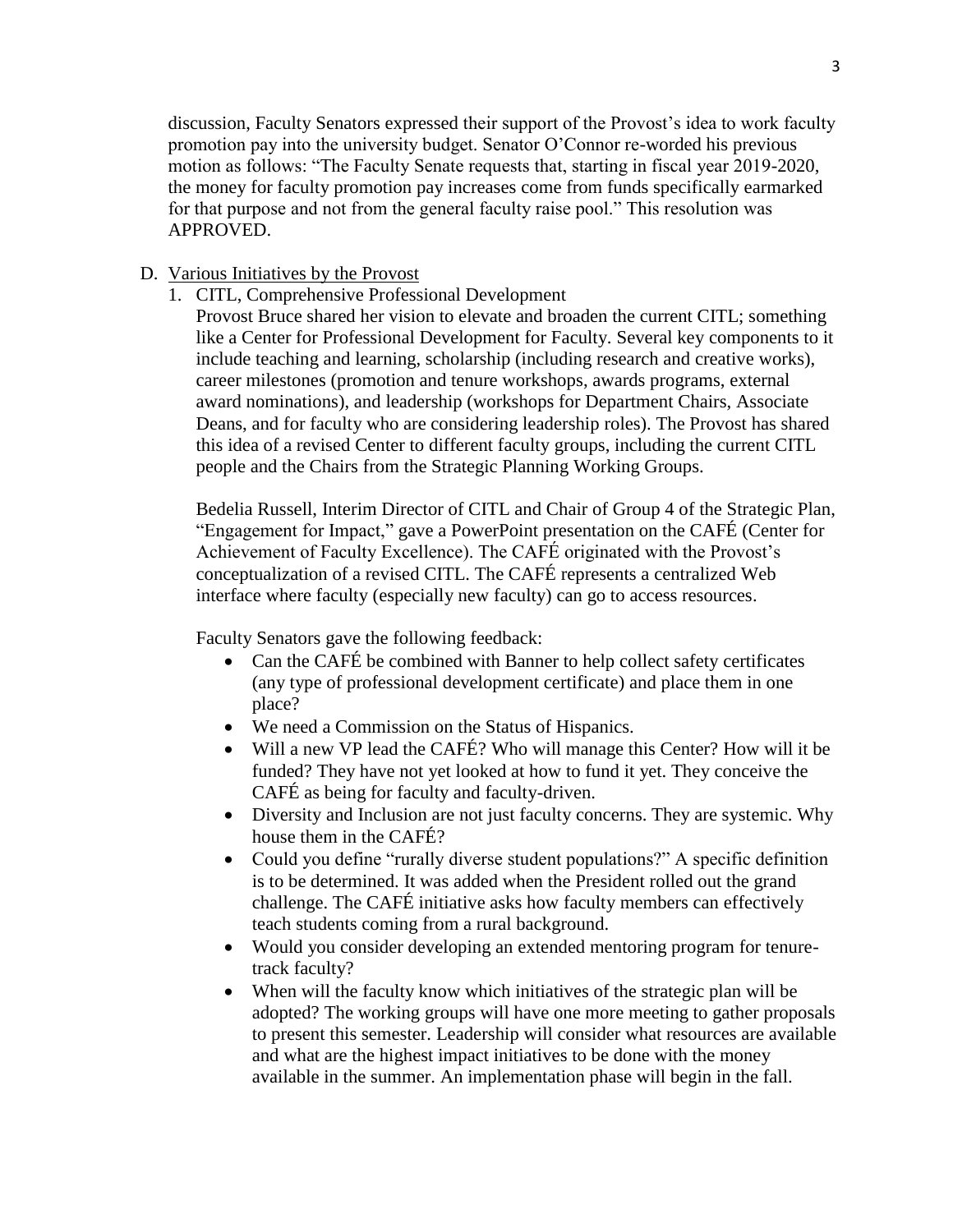The Provost summed up her vision of the CAFÉ. It will provide opportunities for faculty in the shape of professional workshops. In this process, she was looking for gaps or areas not routinely provided for the faculty's benefit. The Provost is considering whether we are doing something as an institution that helps build diversity in our faculty. What can the university do to help faculty with diversity in the student population?

## 2. Faculty Surveys

The Provost asked for the Faculty Senators' feedback on mechanisms for gaining faculty input on issues, especially specific topics. At her previous institution, short surveys were used for this purpose. She would vet short, constructive surveys through Chairs and faculty. Faculty Senators offered the following feedback:

- Try it.
- Indicate how long the survey will take to complete.
- Disseminate the results of the survey and how the Provost tends to use the feedback.
- Involve the Faculty Senate President to help report the results.
- Create conditions that will optimize faculty participation in surveys.
- Bring back listening groups (10-15 faculty members from different areas) to discuss different matters and have the President or Provost also attend.
- Possible survey topics included:
	- a. Is Tennessee Tech a business or a university?
	- b. What is your current state of morale? What things currently effect your state of morale?
	- c. The Provost's first survey might be to ask for ideas on things that can be done on an interface (Banner) that will make the faculty's lives easier. Faculty Senators offered the following input:
		- $\triangleright$  Submitting student attendance should be simplified and done in one place.
		- $\triangleright$  Manage the certificates more efficiently, possibly with an eportfolio system
		- $\triangleright$  Banner defaults to semesters other than the current one. It should default to the current term.

## E. ITS Update

Yvette Clark acknowledged faculty's frustration with the software digital services request form. This form is necessary to deal with uploading of free software, more specifically, with the signing of the end user licensure agreement. Then, ITS started looking at software as a service, depending on what data is being held in a cloud by that service. If this data has personal identification information, then Tennessee Tech must know how they are securing this sensitive, personal information. If the service is not housing sensitive data, then CITL can approve the program quickly. If it is, then CITL asks the company for its standard operating controls (or SOC report). If they do not have them, then the company has to indicate how they are securing our data. Companies can complete the Higher Education Cloud Access Vendor tool to assess what they are doing. Ms. Clark asked Faculty Senators for feedback on how to improve the process of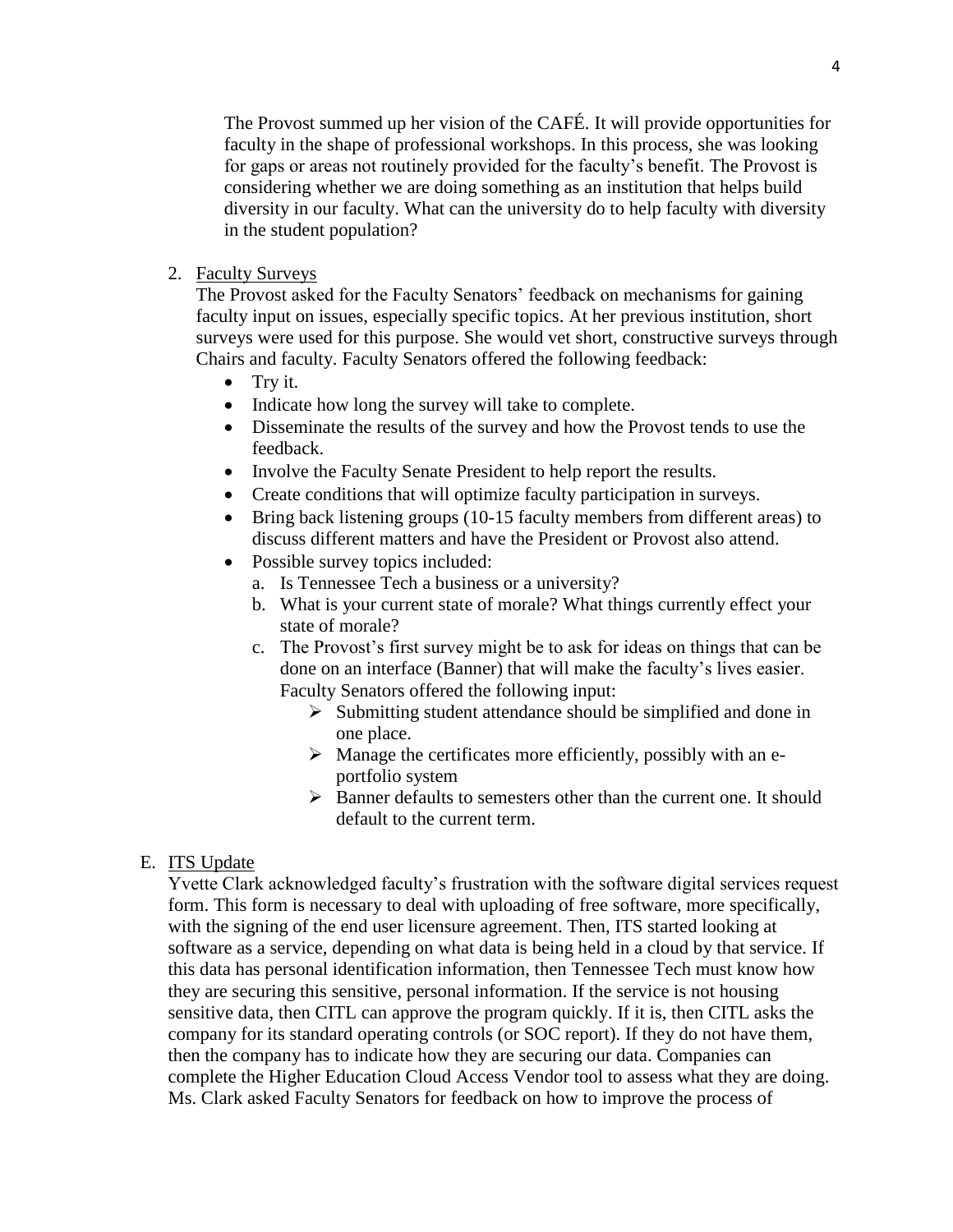accessing outside software, knowing that security is of prime concern. Faculty Senators shared the following feedback:

• Faculty would like to access outside software more easily and not have to complete the software digital services request form for everything. Software can enhance the education and learning of our students.

Ms. Clark responded that students can upload software to their personal computers, but faculty members will need permission to upload it to their Tech computers. The security office determines the level of risk of uploading software, not the ITS. ITS is the custodian of the process in question. Ms. Clark will mention to Dr. Stinson about possibly adjusting the levels of risk associated with new software. Ultimately, Tennessee Tech needs to be consistent with the levels of risks applied to software.

 When a Faculty Senator competed the software digital services request form, she was told at the end of the process that she could not upload the software to the computers in the computer lab during the semester, that she had to wait until the summer. She had given 6 weeks' notice before implementation. Is there a way to designate a pre-determined risk level?

Ms. Clark noted that the risk was due to the configuration of computers in the lab. They did not want to jeopardize the computers. ITS also needs to see if the new software is compatible and will not affect existing software.

 Why do we need to submit a software digital services request form if we pay to use the software yearly and use it multiple years?

Ms. Clark replied that if the data is the same (or if there is no major change) or the software has only a minor revision, then you should not have to complete the request form every year. Through Purchasing, ITS tries to go with a blanket license for 5 years to avoid repeating the request form process.

• There seems to be a risk aversion culture at Tennessee Tech; that is, there is a fear of being sued. There is also a risk to the teaching not being done due to this process.

Ms. Clark also commented that TBR implemented Banner in 2007 for all of its institutions. She will conduct gap analyses on how we are using Banner, what it can do, and what we are not implementing. Her first gap analysis on HR will begin on June  $10<sup>th</sup>$ . The second gap analysis will look at the student section of Banner. There exists grade input in Banner not in current use.

Finally, a Faculty Senator shared her frustrations with Degree Works during advisement. One challenge includes the difficulty of leaving the site and having to sign back in to return to it. Ms. Clark encouraged faculty to e-mail her with functionality concerns that need improvement.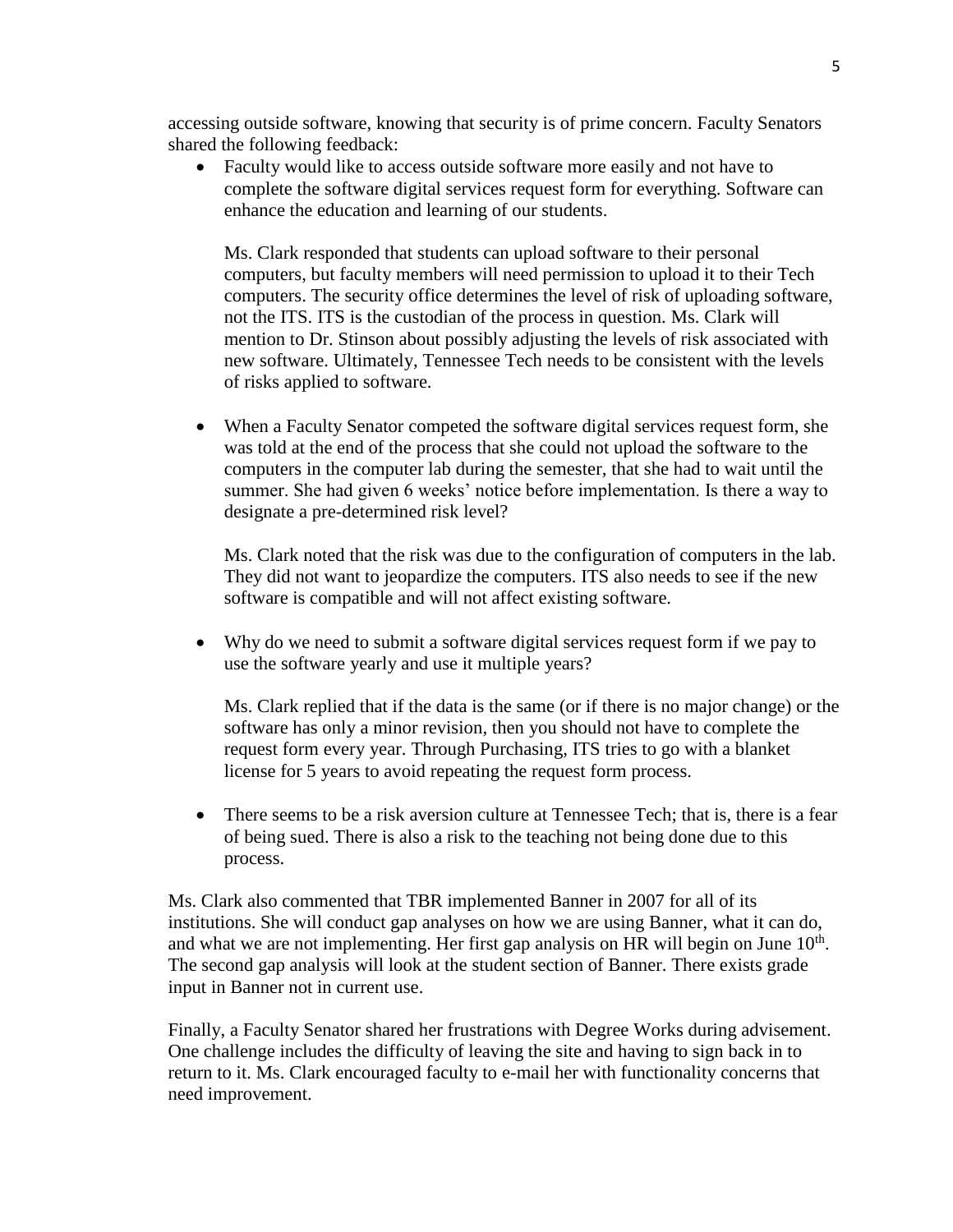F. Faculty Survey of Student Engagement (FSSE)

Dr. Theresa Ennis reported that Tennessee Tech conducted the first FSSE survey in 2017 and we lost 6 funding points due to the combined FSSE and NSE surveys. They are conducting FSSE again, but not for quality assurance funding. This time the results will be used for QEP assessment and to show that faculty score highly in all areas (academic advising, engagement, etc.). Dr. Ennis asked that Senators encourage faculty to participate in the FSSE instrument. It gives voice to faculty. It is anonymous. They identified first-year experience courses and senior-level courses and will survey faculty members teaching these courses. See the Assessment website for some FSSE data.

### **OLD BUSINESS**

## A. Policy 219, Emeriti

Senate President Smith reported that ITS, the Provost's Office, and the Faculty Senate have been collaborating to work through the recommendations from the Board of Trustees.

## **OTHER SUCH MATTERS**

A. Academic and Administrative Ballots

A Faculty Senator indicated that the same candidates were on both ballots, the Academic Council ballot and the Administrative Council ballot. Furthermore, the ballot only allowed for one representative in each council when, in actuality, two representatives need to be selected for the Academic Council and two representatives need to be selected for the Administrative Council. The Academic and Administrative Councils approved the electronic process, but not the details under discussion. Senate President Smith and others were told that the Provost's office administers the ballot procedure. He recommended that Senators raise their concerns at both of the upcoming council meetings. Another Faculty Senator noted that the Provost's office did not contact all of the nominated faculty members.

## B. Summer School

A Faculty Senator reported hearing news about changes in summer school policies and procedures. She asked for clarification. Much discussion ensued. Some Faculty Senators heard that summer courses will be reduced to only those that make money or those deemed as essential. Others understood that no decisions had yet been made. A Faculty Senator indicated that this question returns to the efficacy of the current budget model. During the discussion, Faculty Senator Killman received an e-mail from Carol Holley indicating that the summer pay spreadsheets would not be distributed until they can work out some logistical matters. Faculty Senators expressed concerns about perceived changes to summer school AFTER advising had taken place. These changes would affect students needing summer school classes to graduate, to meet requirements, etc. Can the university wait to initiate changes until next summer? A Faculty Senator recommended that the Senate ask President Oldham to consider reevaluating the budget model from the Huron group. No other LGIs follow this budget model. Senators expressed concern with spending more money than the university has and the academic units are being stretched. Faculty Senators would like to bring up the summer school issue with President Oldham and have Claire Stinson available to answer questions. A Faculty Senator noted that the